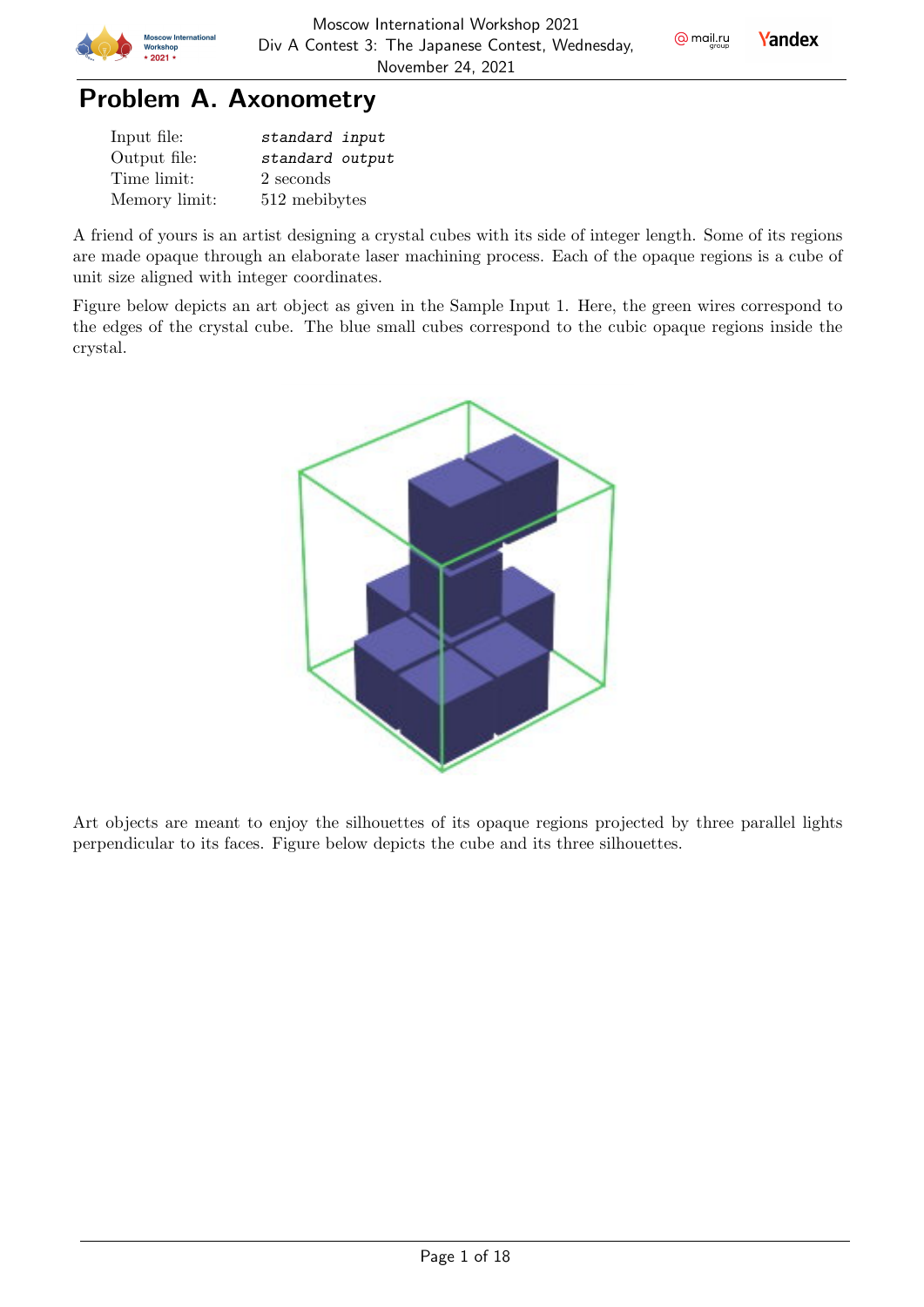







Your job is to write a program that decides whether there exists an ICPC that makes the given silhouettes.

#### Input

The first line of the input contains one integer  $n$  — the length of the edge of the cube, an integer between 1 and 100, inclusive.

The cube of size n makes three silhouettes of  $n \times n$  squares of dark and bright cells. Cells are dark if they are covered by the shadows of opaque unit cubes, and are bright, otherwise. The  $3n$  lines, each with  $n$  digits, starting from the second line of the input denote the three silhouettes of the cube, where '0' represents a bright cell and '1' represents a dark cell. At least one of the digits in the 3n lines is '1'.

First comes the data for the silhouette on the  $yz$ -plane, where the first line  $s_1$  gives the cells of the silhouettes with the largest  $z$ -coordinate value. They are in the order of their  $y$ -coordinates. The following lines,  $s_2, \ldots, s_n$ , give the cells with the decreasing values of their z-coordinates.

Then comes the data for the silhouette on the  $zx$ -plane, where the first line,  $t_1$ , gives the cells with the largest x-coordinate value, in the order of their z-coordinates. The following lines,  $t_2, \ldots, t_n$ , give the cells with the decreasing values of their  $x$ -coordinates.

Finally comes the data for the silhouette on the  $xy$ -plane, where the first line,  $u_1$ , gives the cells with the largest y-coordinate value, in the order of their x-coordinates. The following lines,  $u_2, \ldots, u_n$ , give the cells with the decreasing values of their  $y$ -coordinates.

## **Output**

Print "Yes" if it is possible to make an ICPC with the given silhouettes. Print "No", otherwise.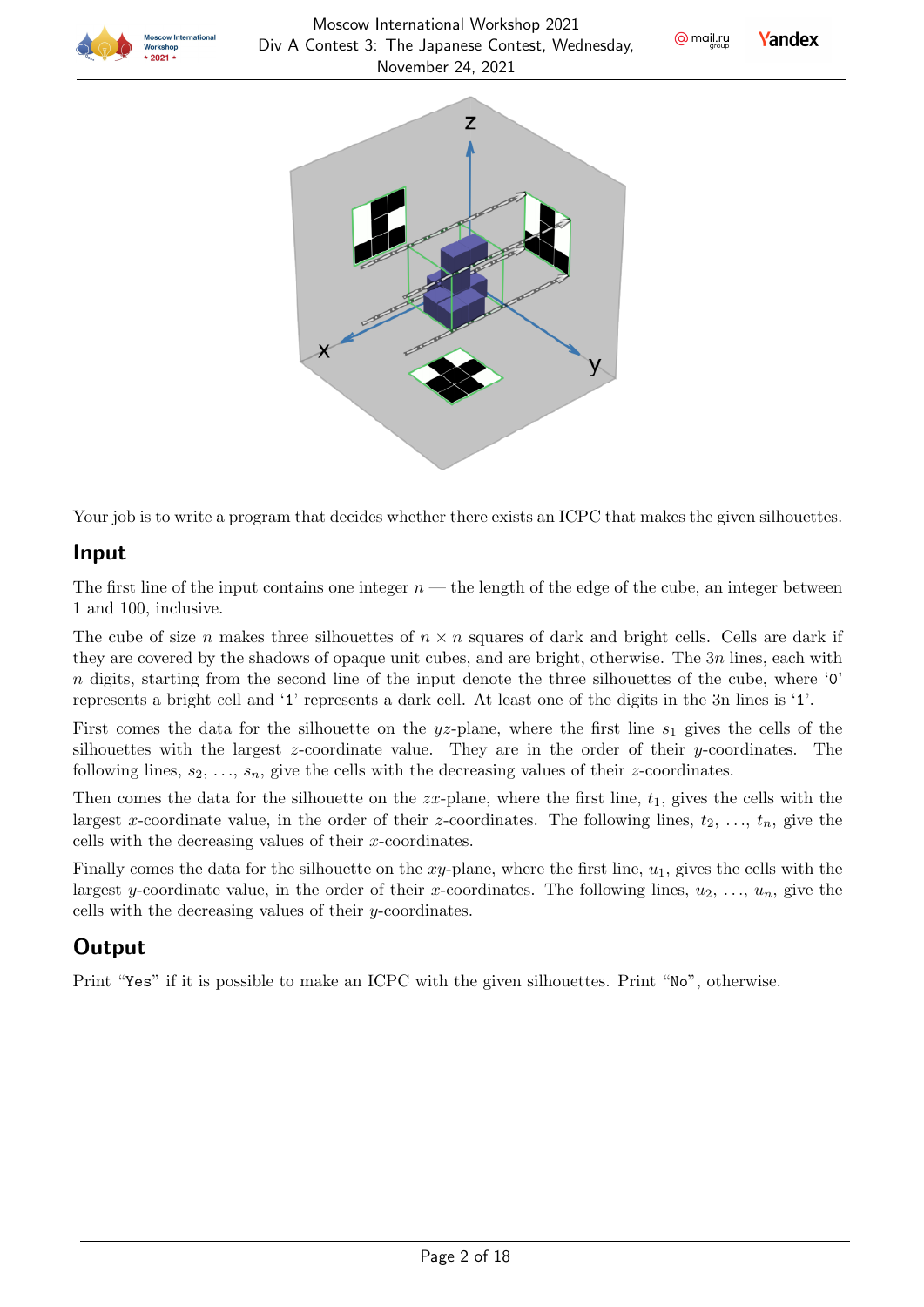



| standard input | standard output          |
|----------------|--------------------------|
| $\overline{3}$ | Yes                      |
| 010            |                          |
| 010            |                          |
| 111            |                          |
| 100            |                          |
| 111            |                          |
| 101            |                          |
| 011            |                          |
| 111            |                          |
| 010            |                          |
| $\overline{2}$ | Yes                      |
| $00\,$         |                          |
| 01             |                          |
| $00\,$         |                          |
| $10\,$         |                          |
| 10             |                          |
| $00\,$         |                          |
| $\overline{2}$ | $\overline{\texttt{No}}$ |
| $00\,$         |                          |
| $00\,$         |                          |
| $00\,$         |                          |
| $10\,$         |                          |
| $10\,$         |                          |
| $_{00}$        |                          |
| $\overline{2}$ | $\rm\thinspace No$       |
| 01             |                          |
| $00\,$         |                          |
| $00\,$         |                          |
| $10\,$         |                          |
| $10\,$         |                          |
| $00\,$         |                          |
|                |                          |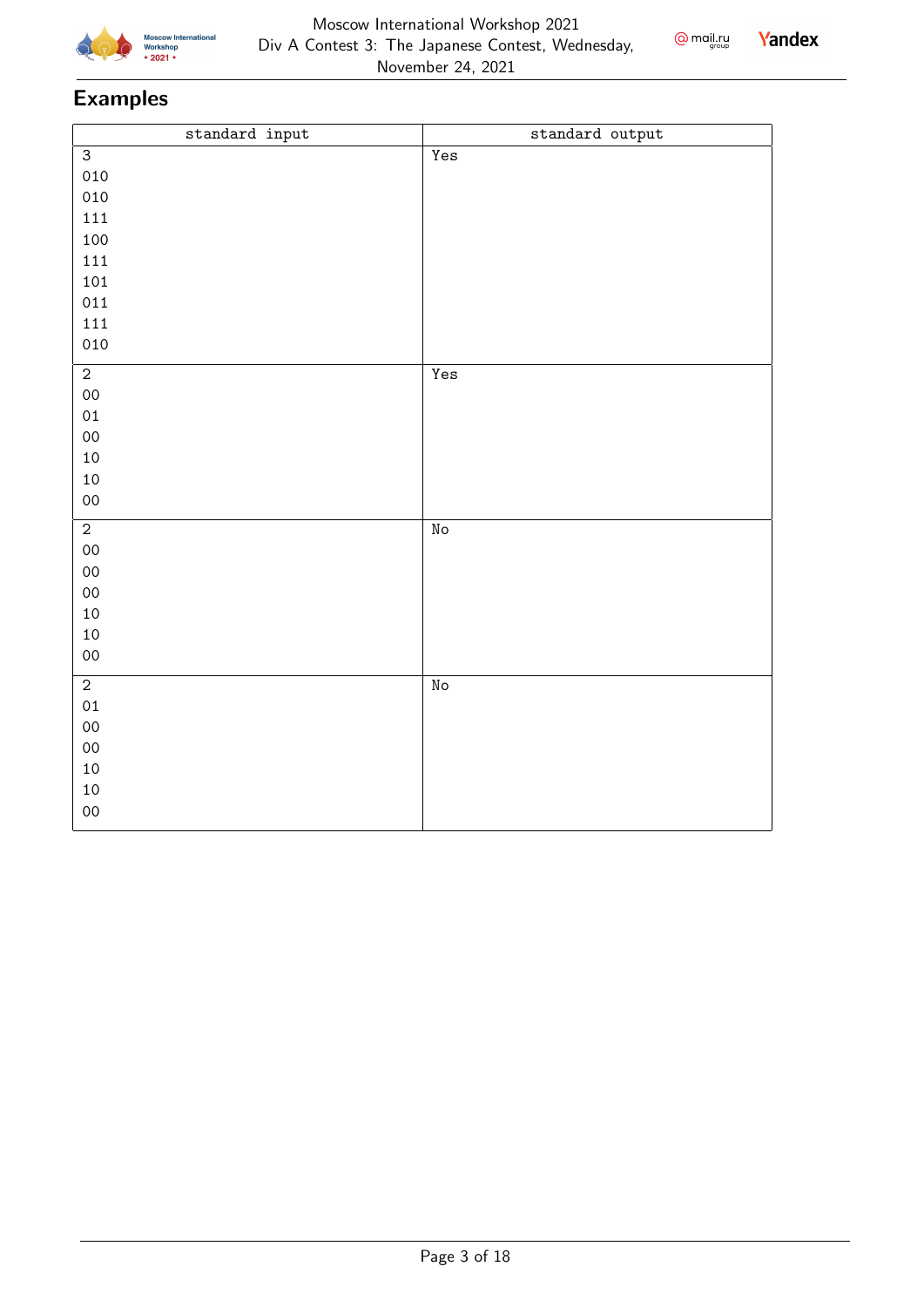

@ mail.ru

**Yandex** 



| Input file:   | standard input  |
|---------------|-----------------|
| Output file:  | standard output |
| Time limit:   | 2 seconds       |
| Memory limit: | 512 mebibytes   |

You have discovered the document with two integer sequences, the final keys to unlocking the secret of the big treasure! The ink on the document, however, has faded so much that some of the numbers in the sequences are too faint to read. Fortunately, you have heard of a legend on the characteristics of the key sequences that:

- 1. the numbers in the two sequences are all different and are between 1 and the sum of the lengths of the two sequences, and
- 2. both sequences are arranged in ascending order.

Please restore the original sequences from the readable numbers and the legend.

#### Input

The first line consists of two integers  $n (1 \le n \le 100)$  and  $m (1 \le m \le 100)$ . They are the lengths of the two sequences A and B, respectively. The second line describes the sequence A. Each  $a_i$  is either 0, meaning that the *i*-th element of A is unreadable, or a positive integer  $1 \leq a_i \leq n+m$  meaning that the element is readable and equal to  $a_i$ . The third line describes the sequence  $B$  in the the same way.

### **Output**

Print a pair of restored sequences  $A$  and  $B$  in two lines. The sequences should be consistent with the input and the legendary characteristics of the sequences.

The elements of the sequence  $A$  should be printed in the first line, separated by a space character. Then the elements of the sequence  $B$  should be printed in the second line, in the same manner.

If there are multiple possibilities, print any one of such pairs. At least one sequence pair consistent with the input and conforming to the legend is guaranteed to exist.

### Examples

| standard input | standard output |
|----------------|-----------------|
| 33             | 67              |
| 000            | 0 5 0 0 0 13    |
| 400            | 00308012        |
| 1 2 3          | 4 5 7 10 11 13  |
| 456            | 1 2 3 6 8 9 12  |

### Note

Note that there are other acceptable outputs for the second sample input, such as the one with the positions of 6 and 7 exchanged.

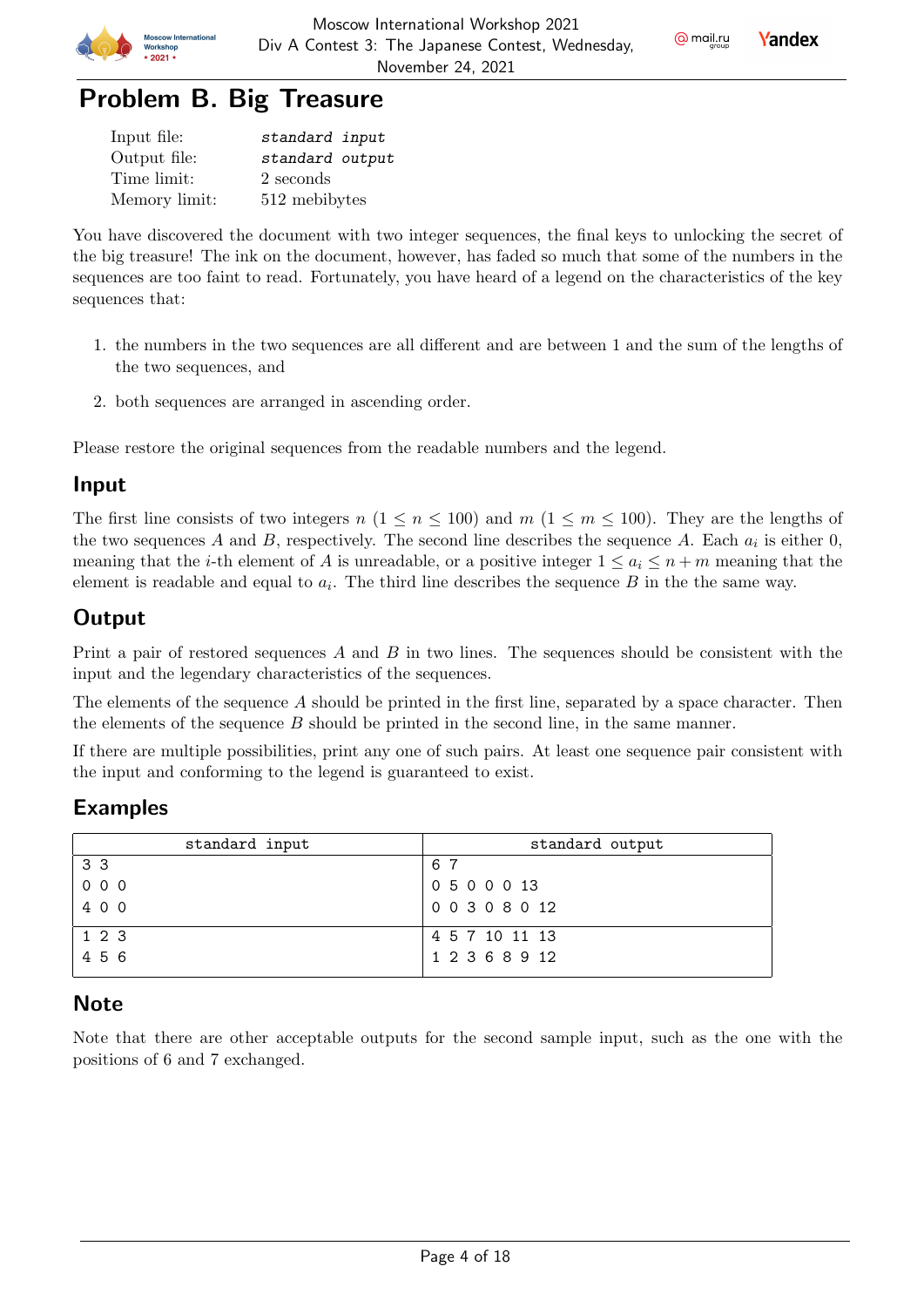



| Input file:   | standard input  |
|---------------|-----------------|
| Output file:  | standard output |
| Time limit:   | 2 seconds       |
| Memory limit: | 512 mebibytes   |

A maze-like space in underground of the newly opened asteroid was found by a survey a couple of years ago. The project is to investigate the maze more in detail using an exploration robot.

The shape of the maze was fully grasped by a survey with ground penetrating radars. For planning the exploration, the maze is represented as a grid of cells, where the first cell of the first row is the upper left corner of the grid, and the last cell of the last row is the lower right corner.

Each of the grid cell is either vacant, allowing robot's moves to it from an adjacent vacant cell, or filled with rocks, obstructing such moves. The entrance of the maze is located in a cell in the uppermost row and the exit is in a cell in the lowermost row.

The exploration robot is controlled by a program stored in it, which consists of sequentially numbered lines, each containing one of the five kinds of commands described below. The register  $pc$  specifies the line number of the program to be executed. Each command specifies an action of the robot and a value to be set to  $pc$ .

The robot starts at the entrance of the maze facing downwards, and the value of  $pc$  is set to 1. The program commands on the lines specified by  $pc$  are executed repetitively, one by one, until the robot reaches the exit of the maze.

When the value of  $pc$  exceeds the number of lines of the program by its increment, it is reset to 1. The robot stops on reaching the exit cell, which is the goal of the project.

As the capacity of the program store for the robot is quite limited, the number of lines of the program should be minimal. Your job is to develop a program with the fewest possible number of lines among those which eventually lead the robot to the exit.

### Input

The first line contains two integers  $n (2 \le n \le 10)$  and  $m (2 \le m \le 10)$ . The maze is represented as a grid with *n* rows and *m* columns. The next *n* lines describe the grid. Each of the lines contains a string of length m corresponding to one grid row. The *i*-th character of the *j*-th string, either '.', '#', 'S' or  $'G'$ , describes the *i*-th cell of the *j*-th row. '.' means that the cell is vacant and the robot in one of the four adjacent cells can move to it. '#' means that the cell is filled obstructing the robot's moves to it. 'S' means that the cell is the entrance, and 'G' means that the cell is the exit. These cells are vacant, of course.

It is known that a program exists that leads the robot to the exit.

The list of commands:

- GOTO 1 set *l* to pc. The command parameter *l* is a positive integer less than or equal to the number of lines of the program.
- IF-OPEN 1 if there is a vacant adjacent cell in its current direction, set l to pc; otherwise, that is, facing a filled cell or a border of the grid, increment  $pc$  by one. The command parameter l is a positive integer less than or equal to the number of lines of the program.
- FORWARD if there is a vacant adjacent cell in its current direction, move there; otherwise, stay in the current cell. In either case, increment  $pc$  by one.
- LEFT turn 90 degrees to the left without changing the position, and increment  $pc$  by one.
- RIGHT turn 90 degrees to the right without changing the position, and increment  $pc$  by one.

@ mail.ru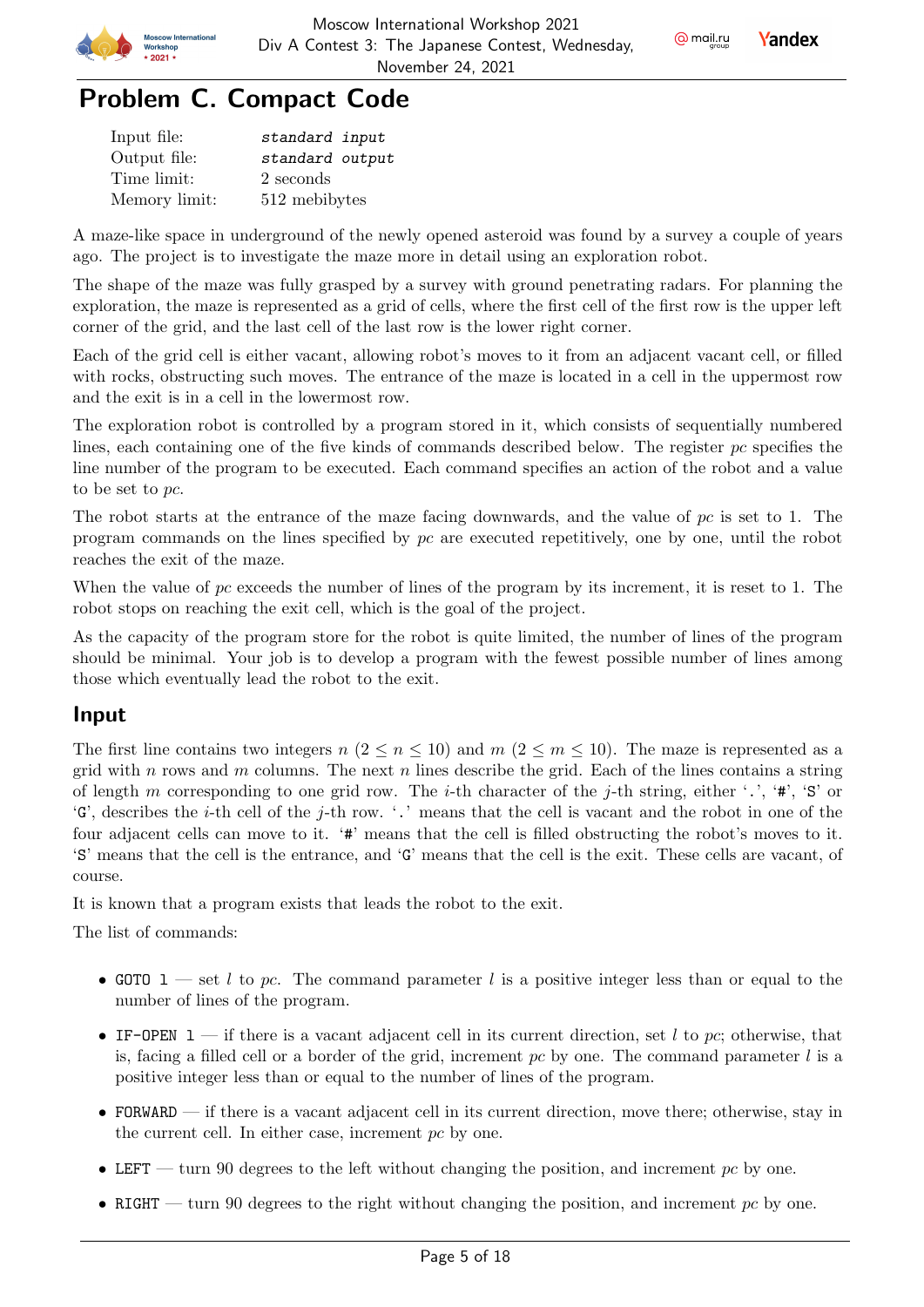

 $Q$  mail.ru **Yandex** 

#### **Output**

The first line of the output should have the number of lines of the program. The commands in the program lines should follow, one per each line, in the order of their line numbers. When the command has a parameter, output only one space between the command name and the parameter.

If more than one appropriate program has the fewest lines, whichever is acceptable.

| standard output   |
|-------------------|
| $\overline{2}$    |
| FORWARD           |
| <b>LEFT</b>       |
| 3                 |
| IF-OPEN 3         |
| <b>LEFT</b>       |
| FORWARD           |
|                   |
|                   |
| 4                 |
| RIGHT             |
| RIGHT             |
| FORWARD           |
| GOTO <sub>2</sub> |
|                   |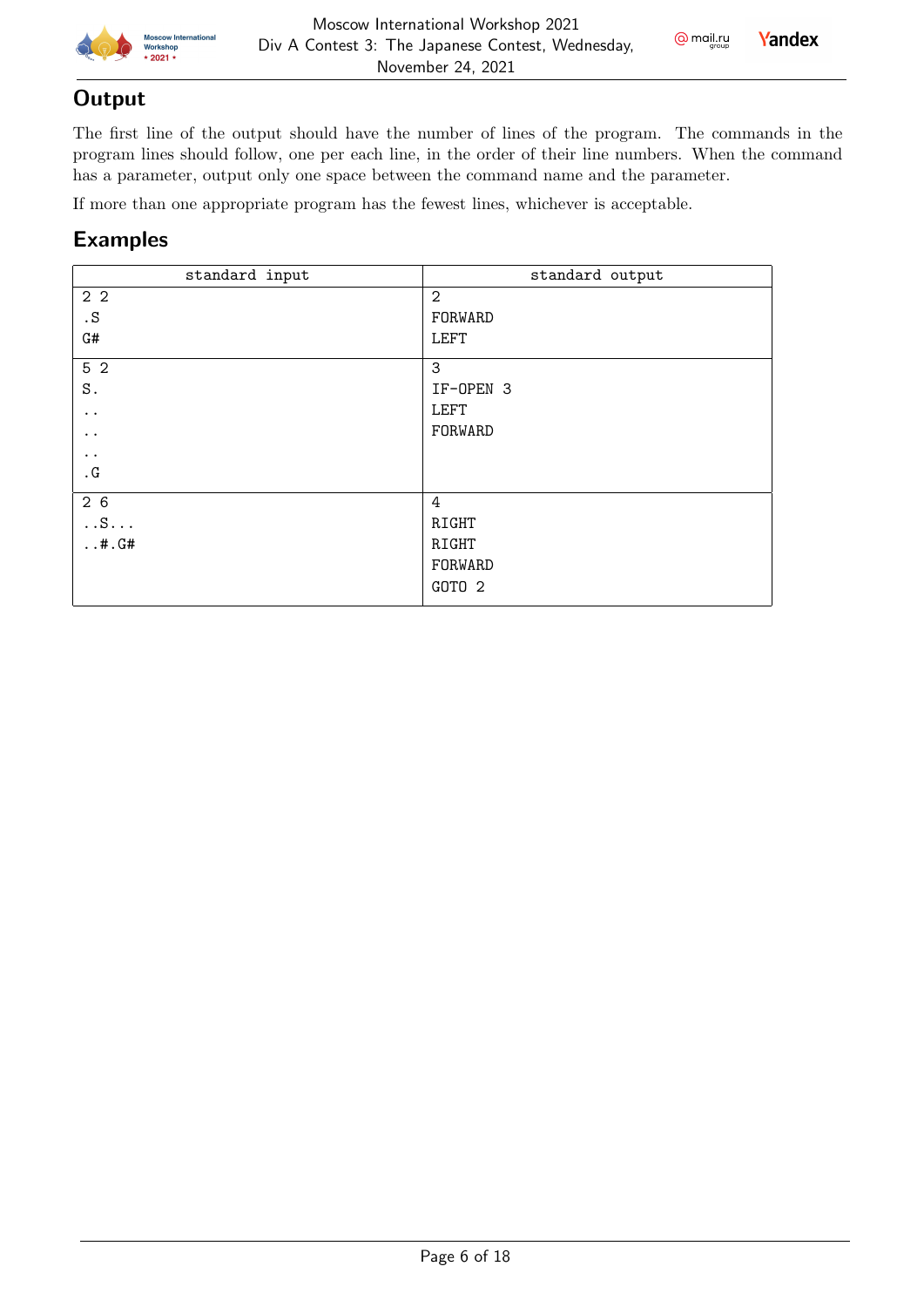



## Problem D. Drawing Colorful Rectangle

| Input file:   | standard input  |
|---------------|-----------------|
| Output file:  | standard output |
| Time limit:   | 5 seconds       |
| Memory limit: | 512 mebibytes   |

You are given a set of points on a plane. Each point is colored either red, blue, or green. A rectangle is called colorful if it contains one or more points of every color inside or on its edges. Your task is to find an axis-parallel colorful rectangle with the shortest perimeter. An axis-parallel line segment is considered as a degenerated rectangle and its perimeter is twice the length of the line segment.

### Input

The first line contains an integer  $n (3 \le n \le 10^5)$  representing the number of points on the plane. Each of the following *n* lines contains three integers  $x_i$ ,  $y_i$ , and  $c_i$  satisfying  $0 \le x_i \le 10^8$ ,  $0 \le y_i \le 10^8$ , and  $0 \leq c_i \leq 2$ . Each line represents that there is a point of color  $c_i$  (0: red, 1: blue, 2: green) at coordinates  $(x_i, y_i)$ . It is guaranteed that there is at least one point of every color and no two points have the same coordinates.

### **Output**

Output a single integer in a line which is the shortest perimeter of an axis-parallel colorful rectangle.

| standard input | standard output |
|----------------|-----------------|
| 4              | 8               |
| 020            |                 |
| 1 0 0          |                 |
| 131            |                 |
| 2 4 2          |                 |
| 4              | 4               |
|                |                 |
| 000            |                 |
| 011            |                 |
| 022            |                 |
| 120            |                 |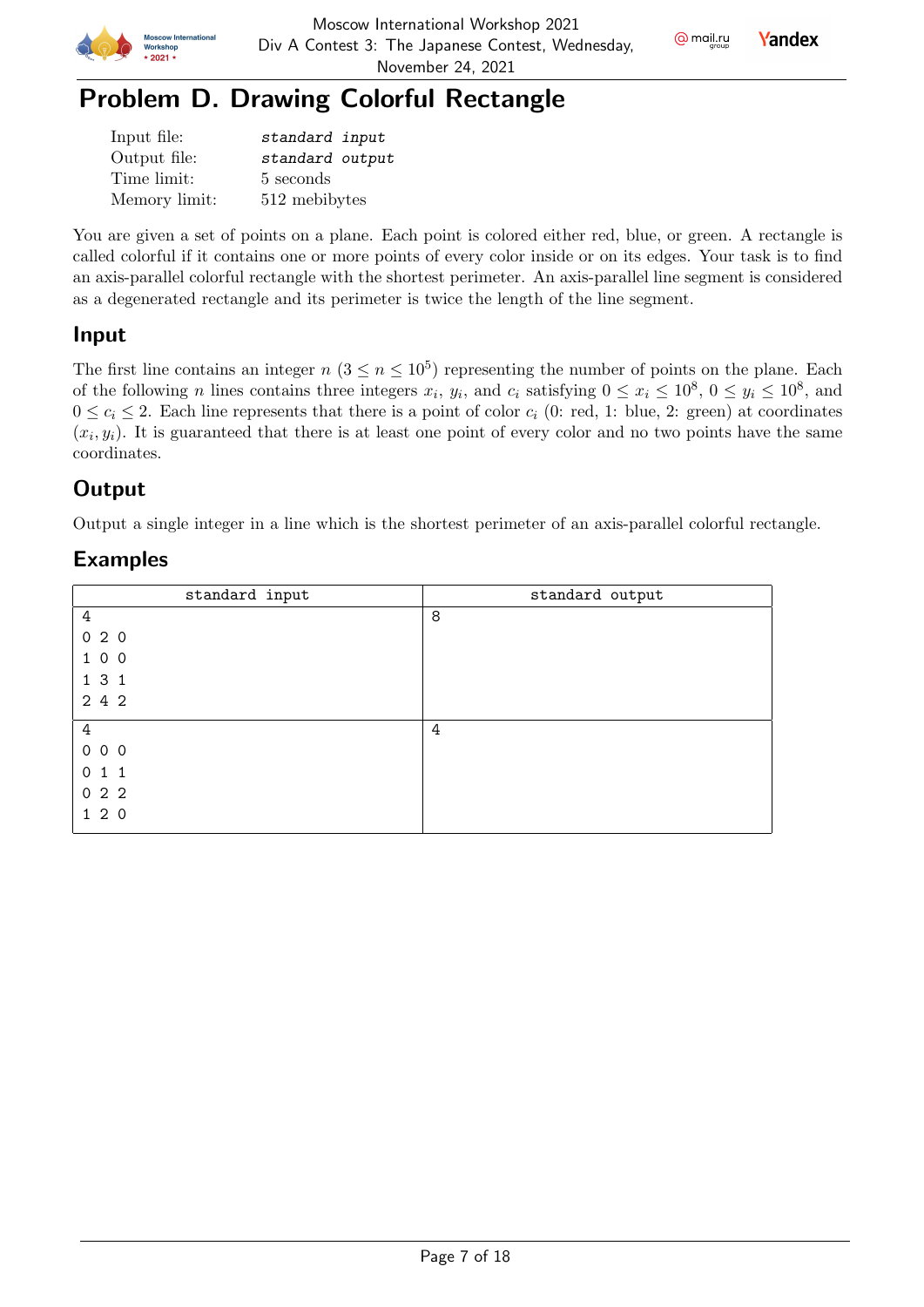



## Problem E. Embedding the Polygon

| Input file:   | standard input  |
|---------------|-----------------|
| Output file:  | standard output |
| Time limit:   | 2 seconds       |
| Memory limit: | 512 mebibytes   |

Given  $n$  integers — lengths of the segments. Your task is to embed the polygon with  $n$  vertices and with edges equal to those integers into the circle of the minimal radius (i.d. such as the

### Input

First line of the input contains one integer *n* that indicates the number of edges  $(3 \le n \le 1000)$ .  $x_k$  $(k = 1, \ldots, n)$  is an integer that indicates the length of the k-th edge  $(1 \leq x_k \leq 6000)$ .

You may assume the existence of one or more polygons with the specified edge lengths. You can prove that one of such polygons has a circumscribed circle.

### **Output**

Output the minimum radius of a circumscribed circle of a polygon with the specified edge lengths. Absolute/relative error of the output should be within  $10^{-7}$ .

| standard input                 | standard output |
|--------------------------------|-----------------|
| 5                              | 3.54440435      |
| 1 6 1 7<br>3                   |                 |
| 3                              | 250.0           |
| 500 300 400                    |                 |
| 6                              | 3037.33679126   |
| 2000 3000 4000 2000 3000 4000  |                 |
| 10                             | 3003.13981697   |
| 602 67 67 67 67 67 67 67 67 67 |                 |
| 3                              | 3000.00001042   |
| 6000 6000 1                    |                 |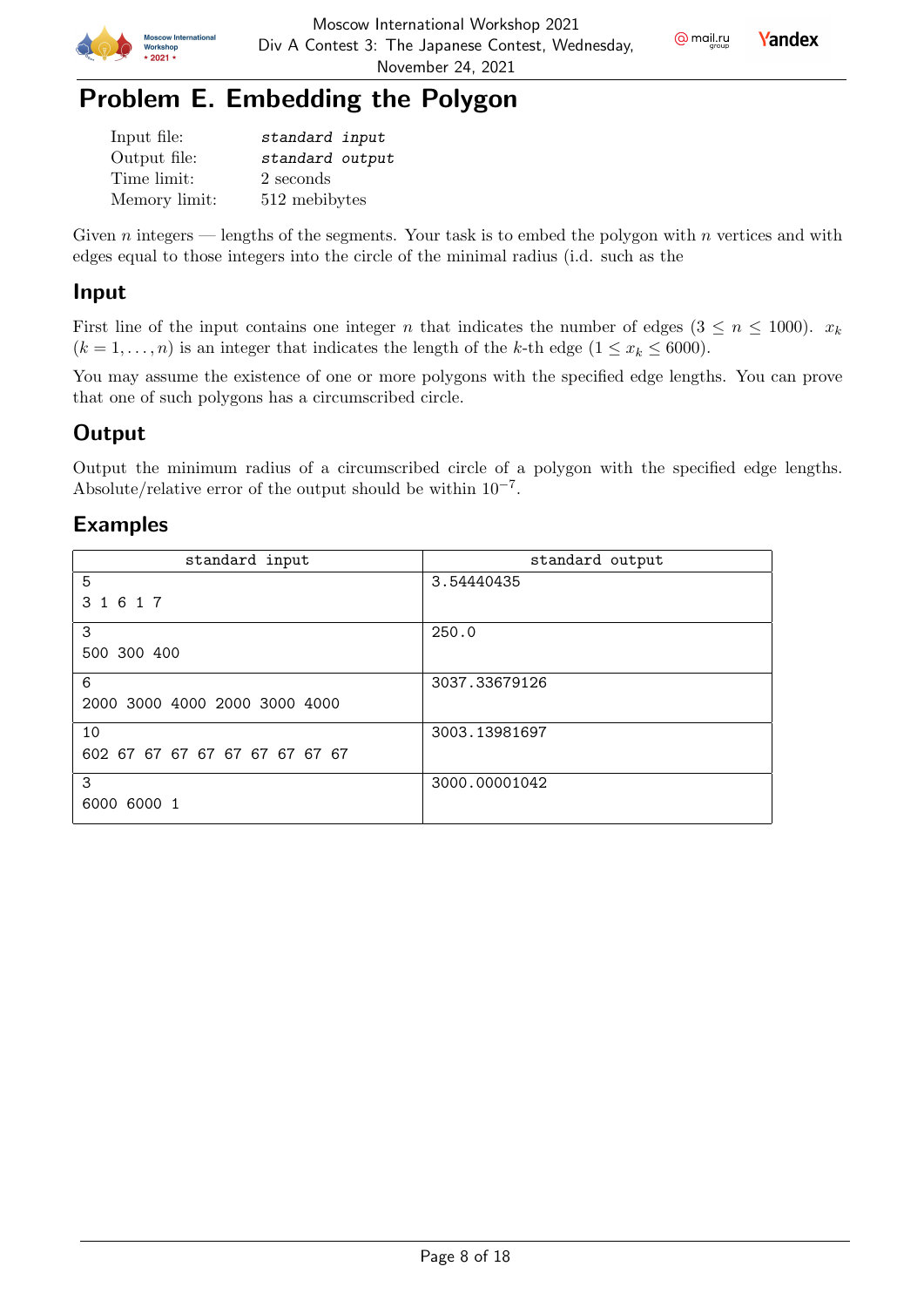



| Input file:   | standard input  |
|---------------|-----------------|
| Output file:  | standard output |
| Time limit:   | 5 seconds       |
| Memory limit: | 512 mebibytes   |

Alice and Bob are playing a game of baggage delivery using a toy solar car. A number of poles are placed here and there in the game field.

At the start of a game, the solar car is placed right next to a pole, and the same or another pole is marked as the destination. Bob chooses one of the poles and places the baggage there. Then, Alice plans a route of the car to pick up the baggage and deliver it to the marked destination. Alice chooses the shortest possible route and Bob should choose a pole to maximize the route length.

The solar car can drive arbitrary routes but, as it has no battery cells, it would stop as soon as it gets into shadows. In this game, a point light source is located on the surface of the field, and thus the poles cast infinitely long shadows in the directions opposite to the light source location. The drive route should avoid any of these shadows.

When the initial positions of the solar car and the destination are given, assuming that both players make the best choices, the length of the drive route is uniquely determined.

Let us think of all the possible game configurations with given two sets of poles, one for the start positions of the solar car and the other for the destinations. When both the initial car position and the destination are to be chosen uniformly at random from the corresponding sets, what is the expected route length?

Your task is to compute the expected value of the route length, given the set of the initial positions of the car and that of the destinations.

#### Input

First line of the input contains one integer  $n$  — the number of poles  $(3 \leq n \leq 2000)$ .

Then *n* lines follow, each containing two integers  $x_i$  and  $y_i$ . The poles are numbered 1 through *n*; the *i*-th pole is described in *i*-th line and is placed at integer coordinates  $(x_i, y_i)$  (-1000  $\leq x_i \leq 1000$ ,  $-1000 \le y_i \le 1000$ . The point light is at  $(0,0)$ . Poles are not placed at  $(0,0)$  nor in a shadow of another pole, and no two poles are placed at the same coordinates.

Then follows the line with one integer  $p$  — the number of pairs of sets  $(1 \le p \le 10^5)$ . Then p lines follow; the *i*-th of them describes *i*-th pair of sets and is specified by four integers  $(a_i, b_i, c_i, d_i)$   $(1 \le a_i \le b_i \le n,$  $1 \leq c_i \leq d_i \leq n$ . Specifically, the solar car is initially placed at the *j*-th pole, with *j* chosen uniformly at random from  $\{a_i, \ldots b_i\}$ , and the destination pole is also chosen uniformly at random from  $\{c_i, \ldots, d_i\}$ .

### Output

Output the answer for each pair of sets. Absolute or relative errors less than  $10^{-7}$  are permissible.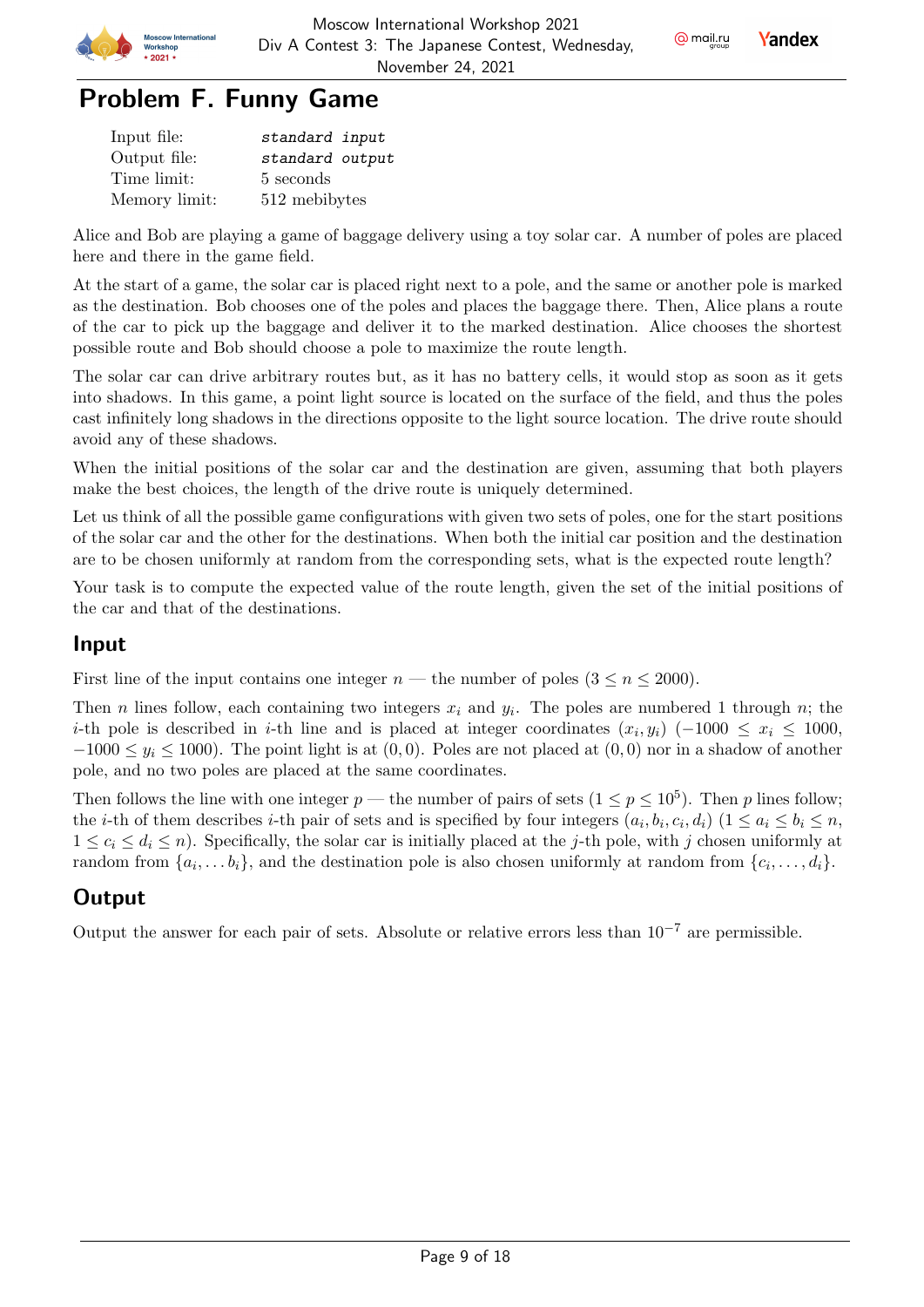



| standard input           | standard output |
|--------------------------|-----------------|
| 5                        | 24.000000000000 |
| 7 0                      | 20.440306508911 |
| 3 <sub>3</sub>           | 20.00000000000  |
| 7<br>0                   | 19.000000000000 |
| $-33$                    | 15.440306508911 |
| $-70$                    | 21.606571644990 |
| 6                        |                 |
| 133                      |                 |
| 3 3 4 4                  |                 |
| 155                      |                 |
| 5522                     |                 |
| 2 2 4 4                  |                 |
| -5<br>15<br>$\mathbf{1}$ |                 |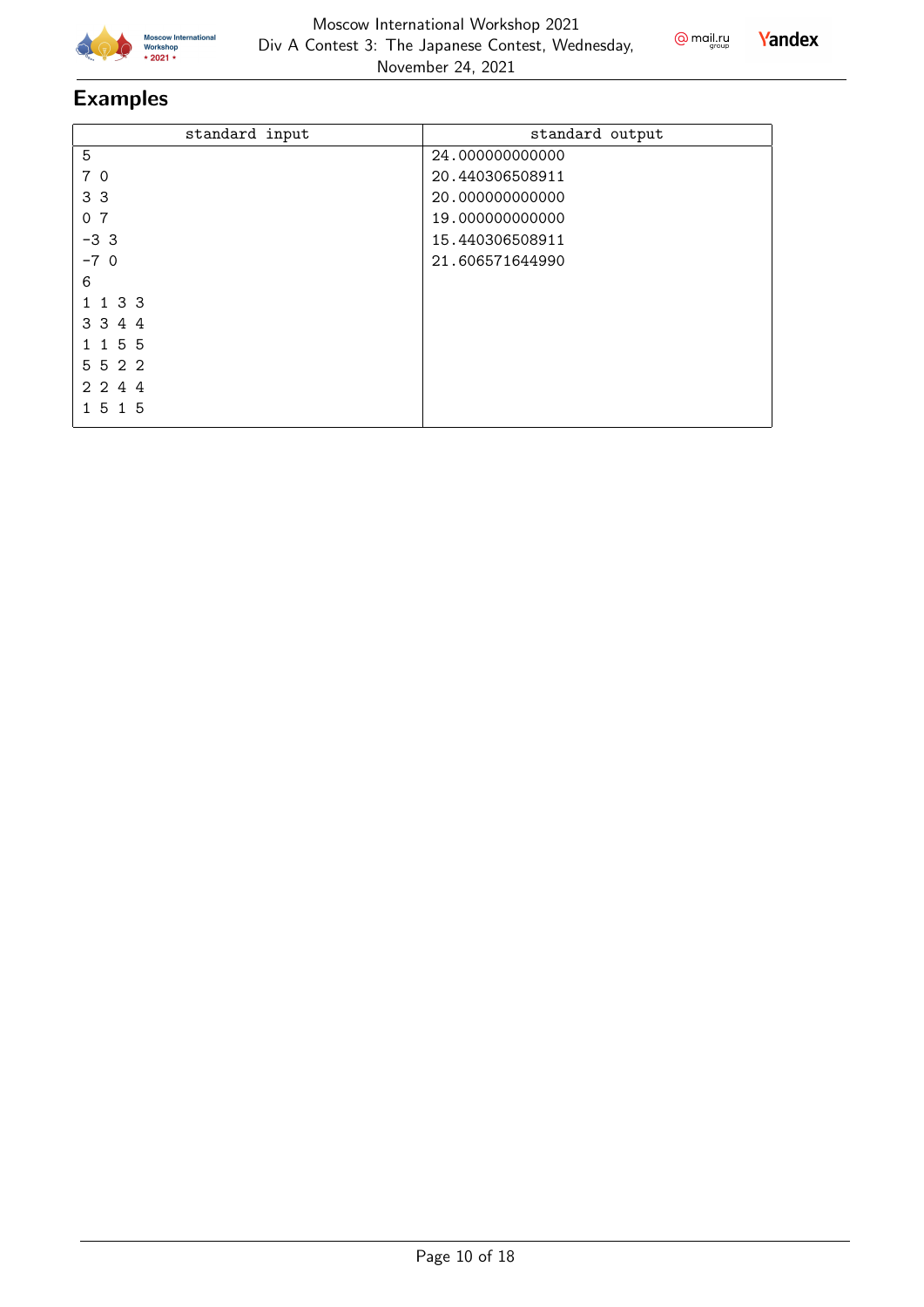



| Input file:   | standard input  |
|---------------|-----------------|
| Output file:  | standard output |
| Time limit:   | 2 seconds       |
| Memory limit: | 512 mebibytes   |

An undirected graph is given, each of its nodes associated with a positive integer value. Given a threshold, nodes of the graph are divided into two groups: one consisting of the nodes with values less than or equal to the threshold, and the other consisting of the rest of the nodes. Now, consider a subgraph of the original graph obtained by removing all the edges connecting two nodes belonging to different groups. When both of the node groups are non-empty, the resultant subgraph is disconnected, whether or not the given graph is connected.

Then a number of new edges are added to the subgraph to make it connected, but these edges must connect nodes in different groups, and each node can be incident with at most one new edge. The threshold is called feasible if neither of the groups is empty and the subgraph can be made connected by adding some new edges.

Your task is to find the minimum feasible threshold.

### Input

The first line of the input contains two integers  $n (2 \le n \le 10^5)$  and  $m (0 \le m \le \min(10^5, n(n-1)/2))$ , the numbers of the nodes and the edges, respectively, of the graph. Nodes are numbered 1 through  $n$ . The second line contains *n* integers  $l_i$  ( $1 \leq l_i \leq 10^9$ ), meaning that the value associated with the node *i* is  $l_i$ . Each of the following m lines contains two integers  $x_j$  and  $y_j$   $(1 \le x_j < y_j \le n)$ , meaning that an edge connects the nodes  $x_j$  and  $y_j$ . At most one edge exists between any two nodes.

### **Output**

Output the minimum feasible threshold value. Output  $-1$  if no threshold values are feasible.

@ mail.ru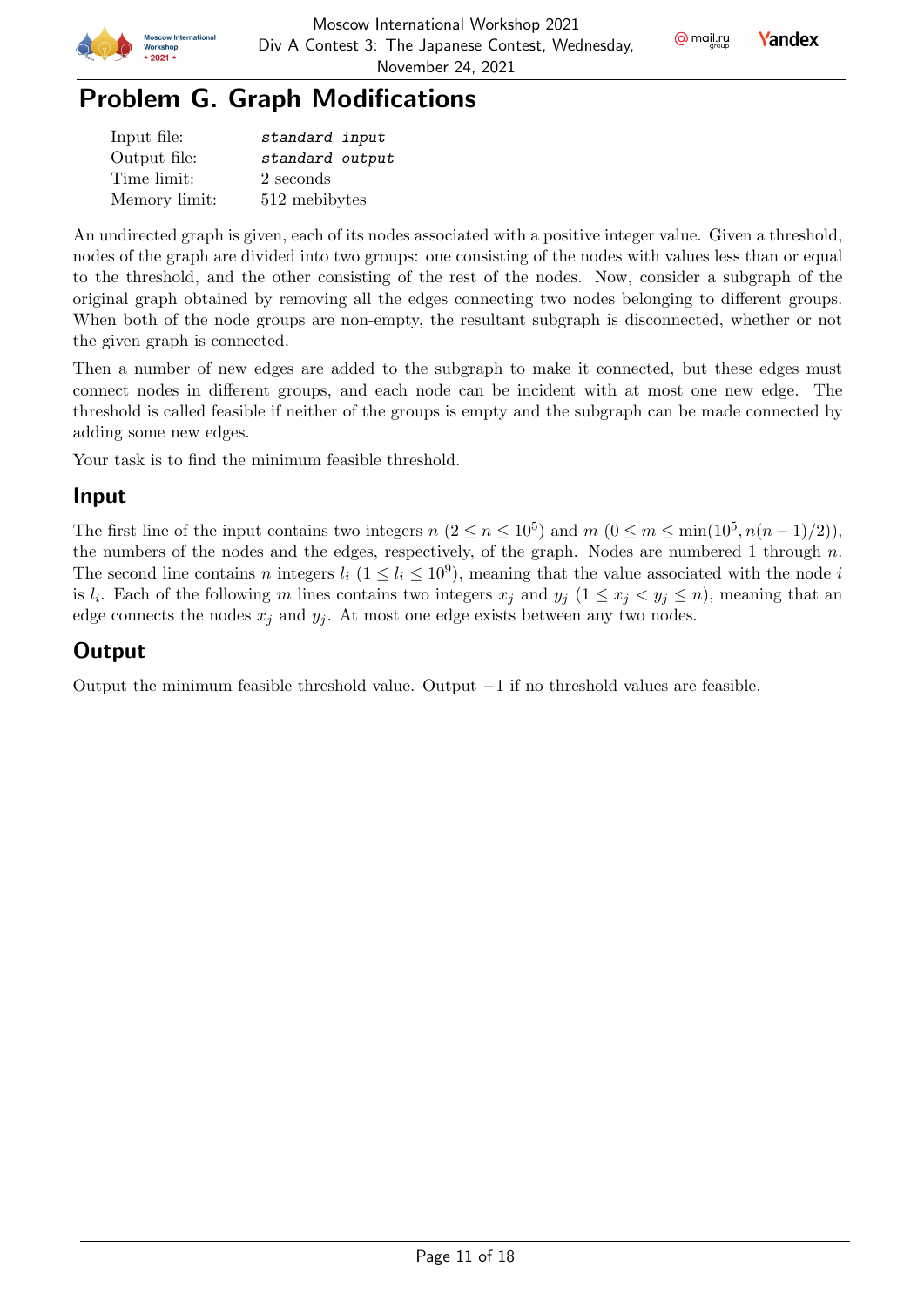





| standard input   | standard output |
|------------------|-----------------|
| 4 2              | $20\,$          |
| 10 20 30 40      |                 |
| $1\,2$           |                 |
| 3 4              |                 |
| $2\quad1$        | $\mathsf 3$     |
| 35               |                 |
| $1\quad2$        |                 |
|                  |                 |
| 30               | $^{\rm -1}$     |
| 9 2 8            |                 |
| 4 6              | $-1$            |
| 5 5 5 5          |                 |
| $1\quad2$        |                 |
| 13               |                 |
| 14               |                 |
| 2 <sub>3</sub>   |                 |
| 2 4              |                 |
| 3 4              |                 |
| $\overline{7}$ 6 | $\overline{2}$  |
| 3 1 4 1 5 9 2    |                 |
| 2 <sub>3</sub>   |                 |
| 35               |                 |
| 5 6              |                 |
| 14               |                 |
| 17               |                 |
| 4 7              |                 |
|                  |                 |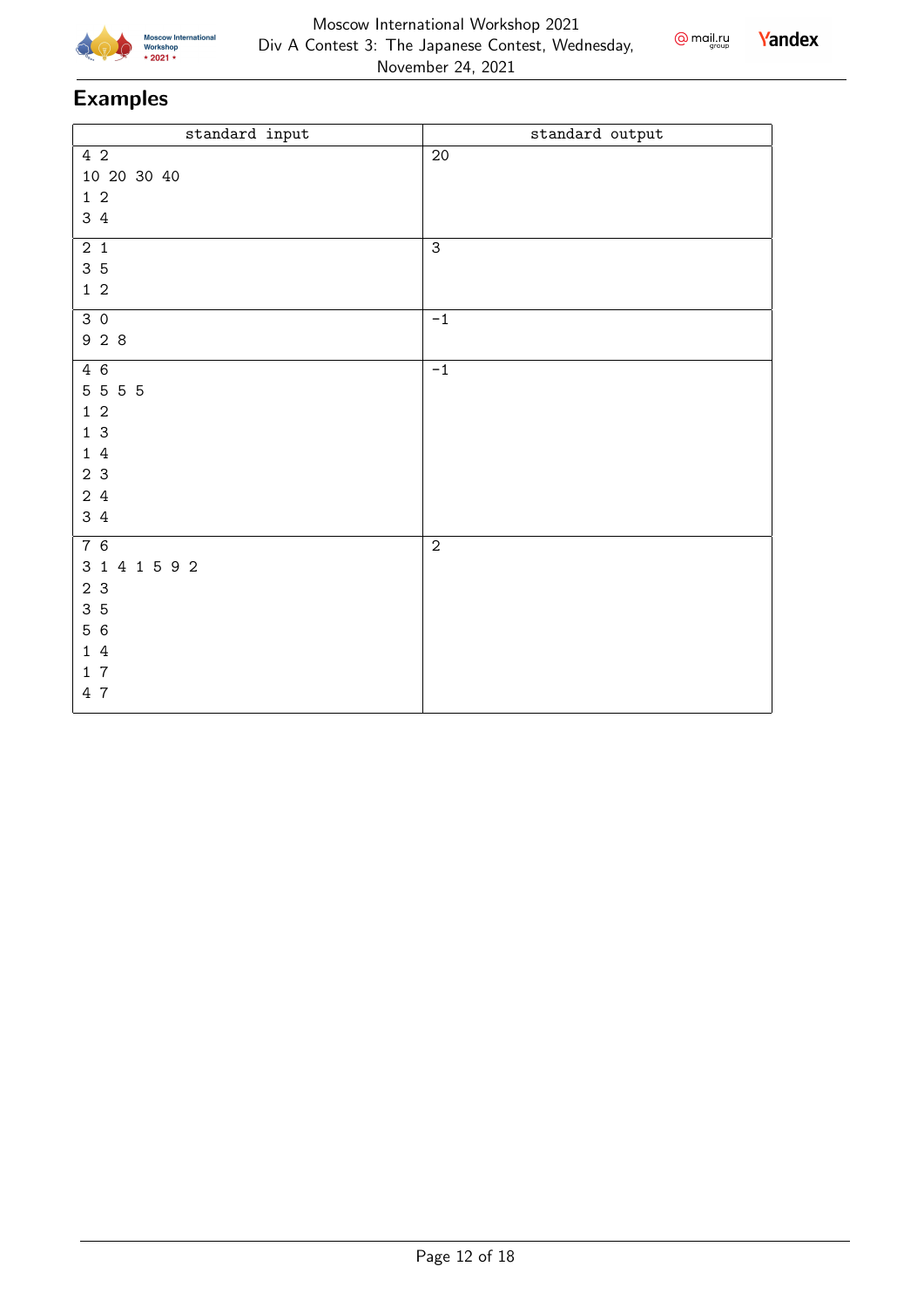





## Problem H. How to Combine GCD and LCM

| Input file:   | standard input  |
|---------------|-----------------|
| Output file:  | standard output |
| Time limit:   | 2 seconds       |
| Memory limit: | 512 mebibytes   |

You are given a sequence of positive integers, followed by a number of instructions specifying updates to be made and queries to be answered on the sequence. Updates and queries are given in an arbitrary order.

Each of the updates replaces a single item in the sequence with a given value. Updates are accumulated: all the following instructions are on the sequence after the specified replacement.

Each of the queries specifies a subsequence of the (possibly updated) sequence and the number of items to exclude from that subsequence. One or more sets of integers will result depending on which of the items are excluded. Each of such sets has the greatest common divisor (GCD) of its members. The answer to the query is the least common multiple (LCM) of the GCDs of all these sets.

#### Input

The first line has two integers, n and m.  $n (1 \le n \le 10^5)$  is the length of the integer sequence, and m  $(1 \leq m \leq 10^5)$  is the number of instructions. The original integer sequence  $a_1, \ldots, a_n$  is given in the second line.  $1 \leq ai \leq 10^6$  holds for  $i = 1, ..., n$ . Each of the following m lines has either an update instruction starting with a letter  $\mathbf{U}'$ , or a query instruction starting with a letter  $\mathbf{Q}'$ .

An update instruction has the following format: U  $j$  x. The instruction tells to replace the j-th item of the sequence with an integer x.  $1 \leq j \leq n$  and  $1 \leq x \leq 10^6$  hold. Updates are accumulated: all the instructions below are on the sequence after the updates.

A query instruction has the following format:  $Q l r k$ . Here, l and r specify the start and the end positions of a subsequence, and k is the number of items to exclude from that subsequence,  $b_l, \ldots, b_r$ , where  $b_1, \ldots, b_n$  is the sequence after applying all the updates that come before the query. (1  $\leq l$ ,  $0 \leq k \leq 2$ , and  $l + k \leq r \leq n$  hold.

### **Output**

No output is required for update instructions. For each of the query instructions, output a line with the LCM of the GCDs of the sets of the items in all the subsequences made by excluding  $k$  items from the sequence  $b_l, \ldots, b_r$ .

| standard input | standard output |
|----------------|-----------------|
| 5 10           | 4               |
| 12 10 16 28 15 | 4               |
| Q 1 3 1        | 10              |
| Q 3 4 0        | 20              |
| Q 2 2 0        | 6               |
| Q 2 5 2        | 14              |
| U 3 21         | 21              |
| Q 1 3 1        | 28              |
| Q 2 4 1        | 210             |
| Q 3 5 1        |                 |
| Q 4 4 0        |                 |
| Q 2 5 2        |                 |
|                |                 |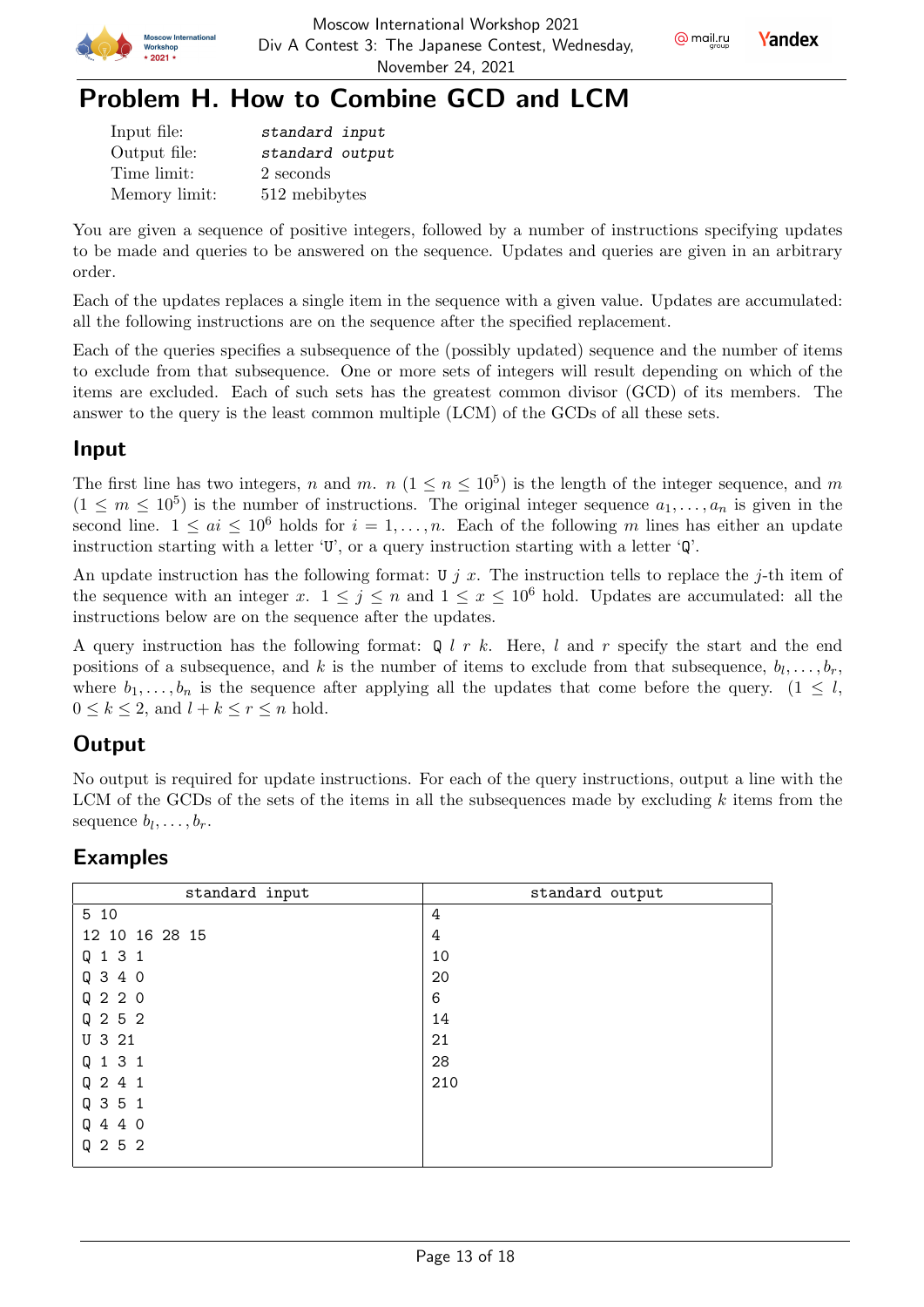



## Problem I. International Cookie Packing Contest

| Input file:   | standard input  |
|---------------|-----------------|
| Output file:  | standard output |
| Time limit:   | 2 seconds       |
| Memory limit: | 512 mebibytes   |

The problem set document for the International Cookie Packing Contest was kept in a safe at the headquarters of the Gourmendies Foundation. It was considered to be quite secure, but, in the morning of the very day of the contest, the executive director of the foundation found that the document was missing!

The director checked that the document was in the safe when she left the headquarters in the evening of the day before. To open the door of the headquarters office, a valid ID card has to be touched on the reader inside or outside of the door. As the door and its lock are not broken, the thief should have used a valid ID card.

Normally, all the entries and exits through the door are recorded with the ID. The system, however, has been compromised somehow, and some of the recorded ID's are lost.

It is sure that nobody was in the office when the director left, but, many persons visited the office since then to prepare the contest materials. It is sure that the same ID card was used only once for entry and then once for exit.

The director is planning inquiries to grasp all the visits during the night. You are asked to write a program that calculates the number of possible combinations of ID's to fill the lost parts of the records.

### Input

The first line contains an integer  $n (1 \le n \le 5000)$ , representing the number of visitors during the night. Each visitor has a unique ID numbered from 1 to n. The following  $2n$  lines provide (incomplete) entry and exit records in chronological order. The *i*-th line  $(1 \le i \le 2n)$  contains a character  $c_i$  and an integer  $x_i$   $(0 \le x_i \le n)$ . Here,  $c_i$  denotes the type of the event, where  $c_i = 'I'$  and '0' indicate some visitor entered and exited the office, respectively.  $x_i$  denotes the visitor ID, where  $x_i \geq 1$  indicates the ID of the visitor is  $x_i$ , and  $x_i = 0$  indicates the ID is lost. At least one of them is 0. It is guaranteed that there is at least one consistent way to fill the lost ID(s) in the records.

### Output

Output a single integer in a line which is the number of the consistent ways to fill the lost ID(s) modulo  $10^9 + 7.$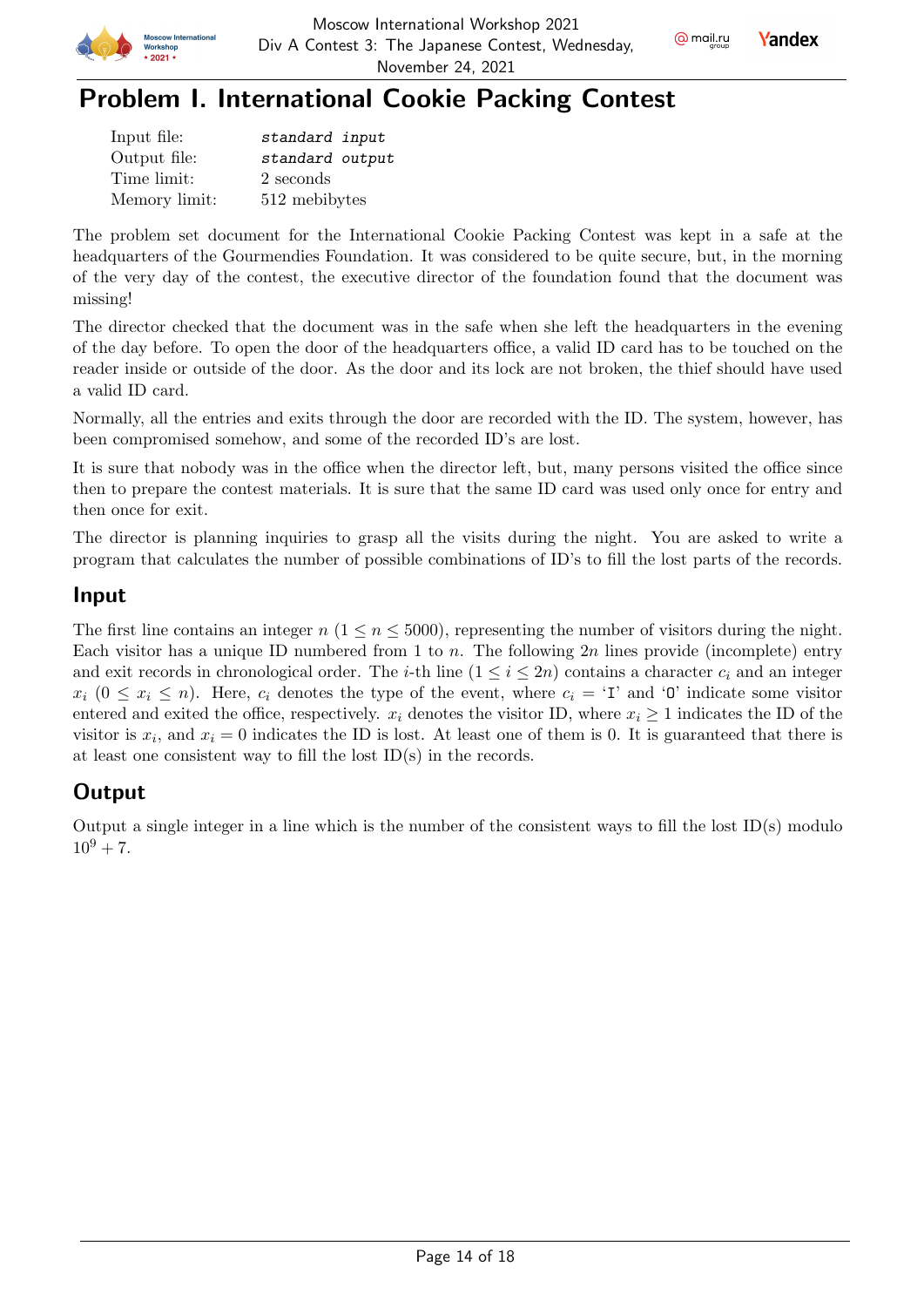



| standard output |
|-----------------|
| $\mathbf{3}$    |
|                 |
|                 |
|                 |
|                 |
|                 |
|                 |
|                 |
|                 |
| 36              |
|                 |
|                 |
|                 |
|                 |
|                 |
|                 |
|                 |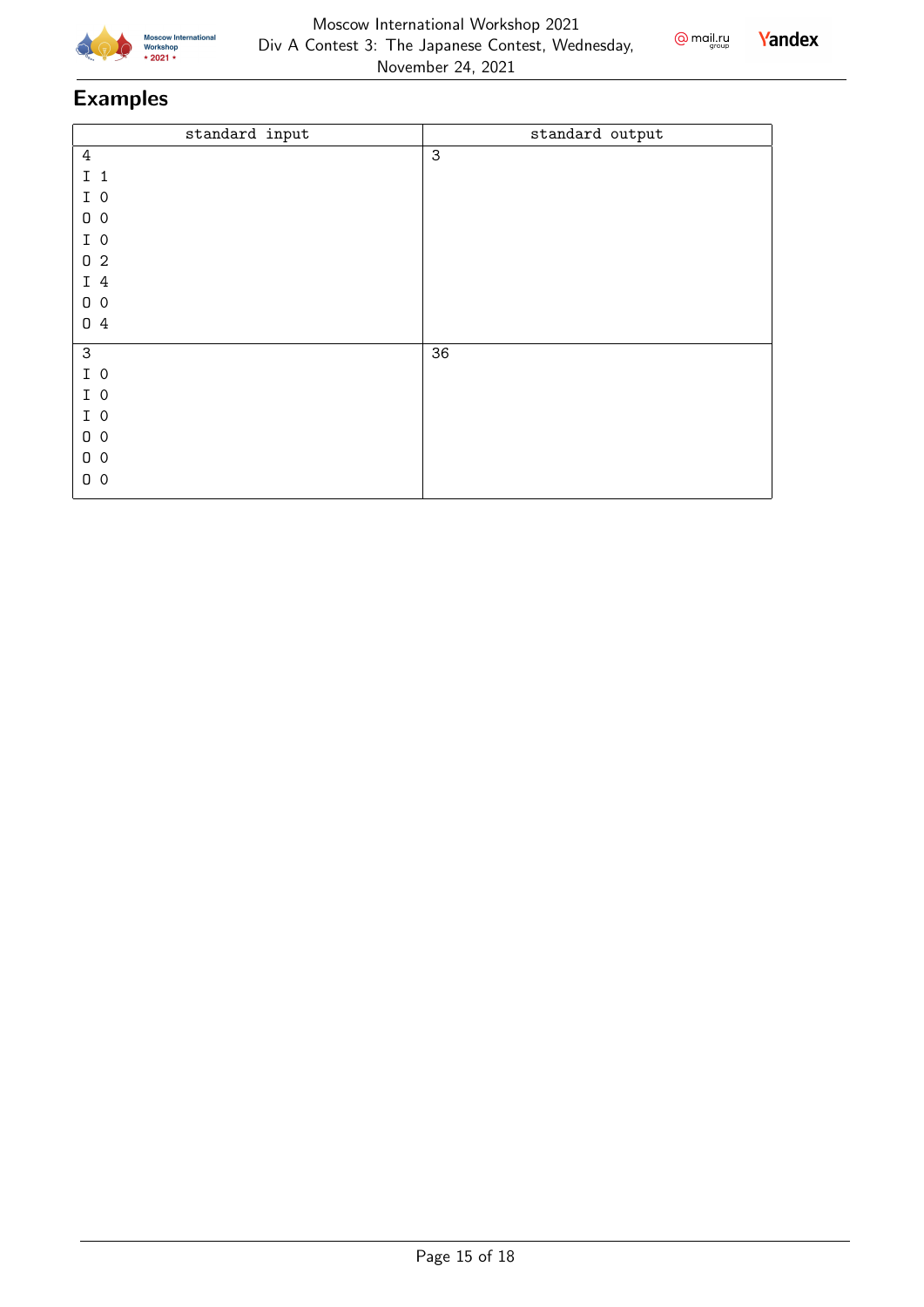

@ mail.ru

Yandex



| Input file:   | standard input  |
|---------------|-----------------|
| Output file:  | standard output |
| Time limit:   | 2 seconds       |
| Memory limit: | 512 mebibytes   |

A new species of ant, named Formica sokobanica, was discovered recently. It attracted entomologists' attention due to its unique habit. These ants do not form colonies. Rather, individuals make up their private nests and keep their food, nuts, in the nests. A nest comprises a lot of small rooms connected with tunnels. They build the rooms only a little bigger than a nut leaving just enough space for air flow; they cannot enter a room with a nut in it. To save the labor, tunnels are so narrow that it exactly fits the size of a nut, and thus nuts should not be left in the tunnels to allow air flow through.

To enter a room with a nut in it, the nut has to be pushed away to any of the vacant rooms adjacent to that room through the tunnel connecting them. When no adjacent rooms are vacant except the room which the ant came from, the nut cannot be pushed away, and thus the ant cannot enter the room.

Dr. Myrmink, one of the entomologists enthused about the ants, has drawn a diagram of a typical nest. The diagram also shows which rooms store nuts in them, and which room the ant is initially in. Your job is to write a program that counts up how many rooms the ant can reach and enter. Pushing a nut into one of the vacant adjacent rooms may make some of the rooms unreachable, while choosing another room to push into may keep the rooms reachable. There can be many combinations of such choices. In such cases, all the rooms should be counted that are possibly reached by one or more choice combinations.

You may assume that there is no nut in the room the ant is initially in, and that there is no cyclic path in the nest.

#### Input

The first line of the input contains two integers  $n$  and  $m$  — the numbers of rooms and nuts. They satisfy  $1 \leq n \leq 2 \cdot 10^5$  and  $0 \leq m \leq n$ . Rooms are enumerated from 1 to n. The ant is initially in the room 1.

Each of the following  $n-1$  lines has two integers  $x_i$  and  $y_i$   $(1 \leq i \leq n-1)$  indicating that a tunnel connects rooms numbered  $x_i$  and  $y_i$ .  $1 \le x_i \le n$ ,  $1 \le y_i \le n$ , and  $x_i \ne y_i$  hold. No two tunnels connect the same pair of rooms.

Each of the remaining m lines has an integer  $a_k$   $(1 \leq k \leq m, 2 \leq a_k \leq n)$  which indicates that the room numbered  $a_k$  has a nut in it. The numbers  $a_k$ 's are all distinct.

### **Output**

The output should be a single line containing a single integer, the number of rooms that the ant can reach and enter.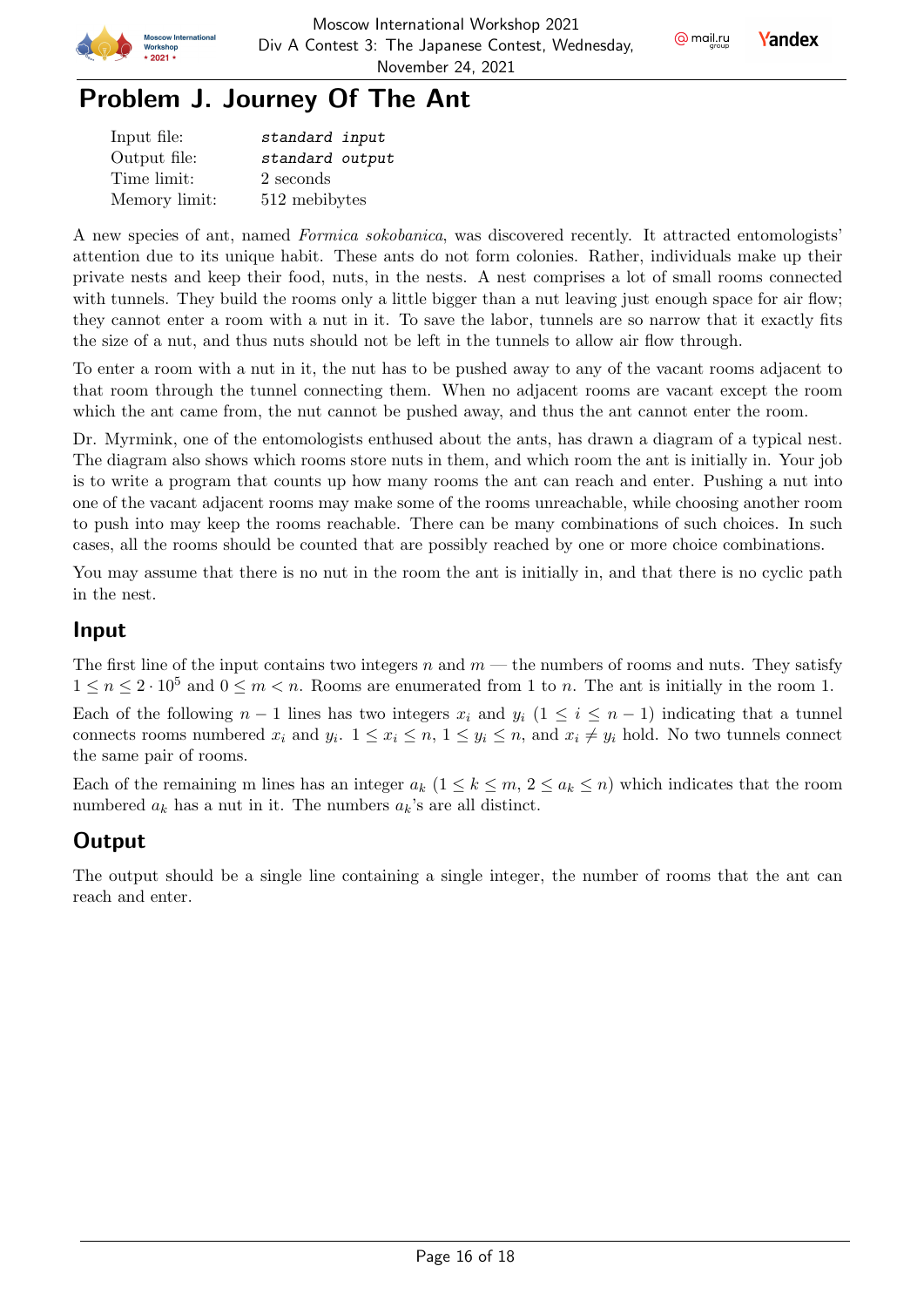



| $\operatorname{\mathsf{standard}}\nolimits$ input                                                                                                                         | $\texttt{standard}$ $\texttt{output}$ |
|---------------------------------------------------------------------------------------------------------------------------------------------------------------------------|---------------------------------------|
| 72<br>$1\,$ 2<br>2 <sub>3</sub><br>34<br>4 5<br>56<br>5 7<br>$\sqrt{2}$<br>$\ensuremath{4}$                                                                               | $\sqrt{2}$                            |
| 8 <sup>2</sup><br>$1\quad2$<br>2 <sub>3</sub><br>34<br>2 <sub>5</sub><br>56<br>6 7<br>28<br>$\boldsymbol{2}$<br>$\,6\,$                                                   | $\boldsymbol{7}$                      |
| 73<br>$1\,$ 2<br>2 <sub>3</sub><br>34<br>35<br>4 6<br>5 7<br>$\sqrt{2}$<br>$\ensuremath{4}$<br>5                                                                          | $\overline{2}$                        |
| 11 <sup>3</sup><br>$1\,$ $2\,$<br>$23$<br>$3\,$ 4<br>2 <sub>5</sub><br>56<br>6 7<br>78<br>69<br>9 10<br>6 11<br>$\sqrt{2}$<br>$\ensuremath{\mathsf{3}}$<br>$\overline{7}$ | $\boldsymbol{9}$                      |